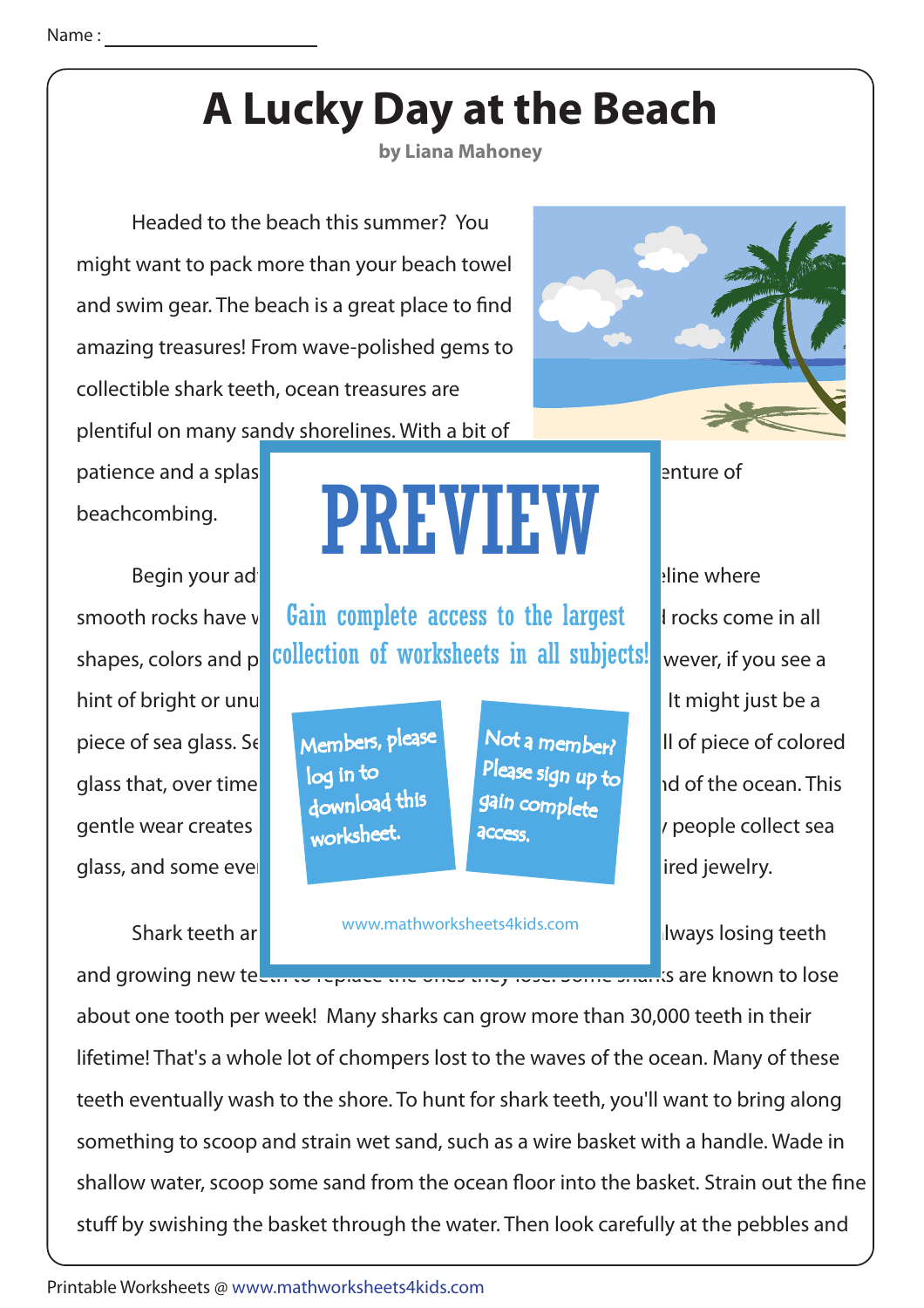other ocean items trapped against the wires. Shark teeth are triangular in shape with one especially sharp point, and they are usually dark gray or black in color.

Some beachcombers use high-tech tools to help find treasures in the sand. If you're interested in finding items more valuable than sea glass, shark teeth, and shells, you might want to try using a metal detector. With this tool, you can find lost coins, jewelry, bottle caps, tools, and other items that contain metal. If you'd like to try this method of treasure hunting, try areas of the beach where lots of people frequently visit. Be prepared for lots of digging in the sand!

container to keep all **of your lucky induced bagger**  $\alpha$  and work well to crushed. Be sure to label your containers when and where you found your beach treasure Members, please Not a member.

Be safe and responsible download this search of safe and responsible for beach lot. Since you're near the water, explored with a friend or family members; never go beachcombing alone. For the rules for the rules for the rules for the rules for the beach combined alone. beach. If you find a new state of example, it also determined the lean up after your

## Of course, it's interest **in portal to be prepared for a lucky day of course**, it's interest **in part of the prepared for a lucky day of a lucky day of a lucky day of the property of the property of the property of the pro** wouldn't want to find the sould treasure to find the souldn't want to find PREVIEW

hold a variety of small **Gain complete access to the largest** lice for larger treasures. Carefully pack any ite collection of worksheets in all subjects! ting broken or

> Members, please download this worksheet. log in to

Not a member? Please sign up to **access** 

warn of danger or wildlife. Be respectively with a state and plants warn of danger or w www.mathworksheets4kids.com

adventure and be sure not to leave anything behind.

 Finally, don't forget to take lots of pictures of your time on the beach. Perhaps the greatest beachcombing treasure of all is the memories that you will make on your adventure while you search for your ocean treasures!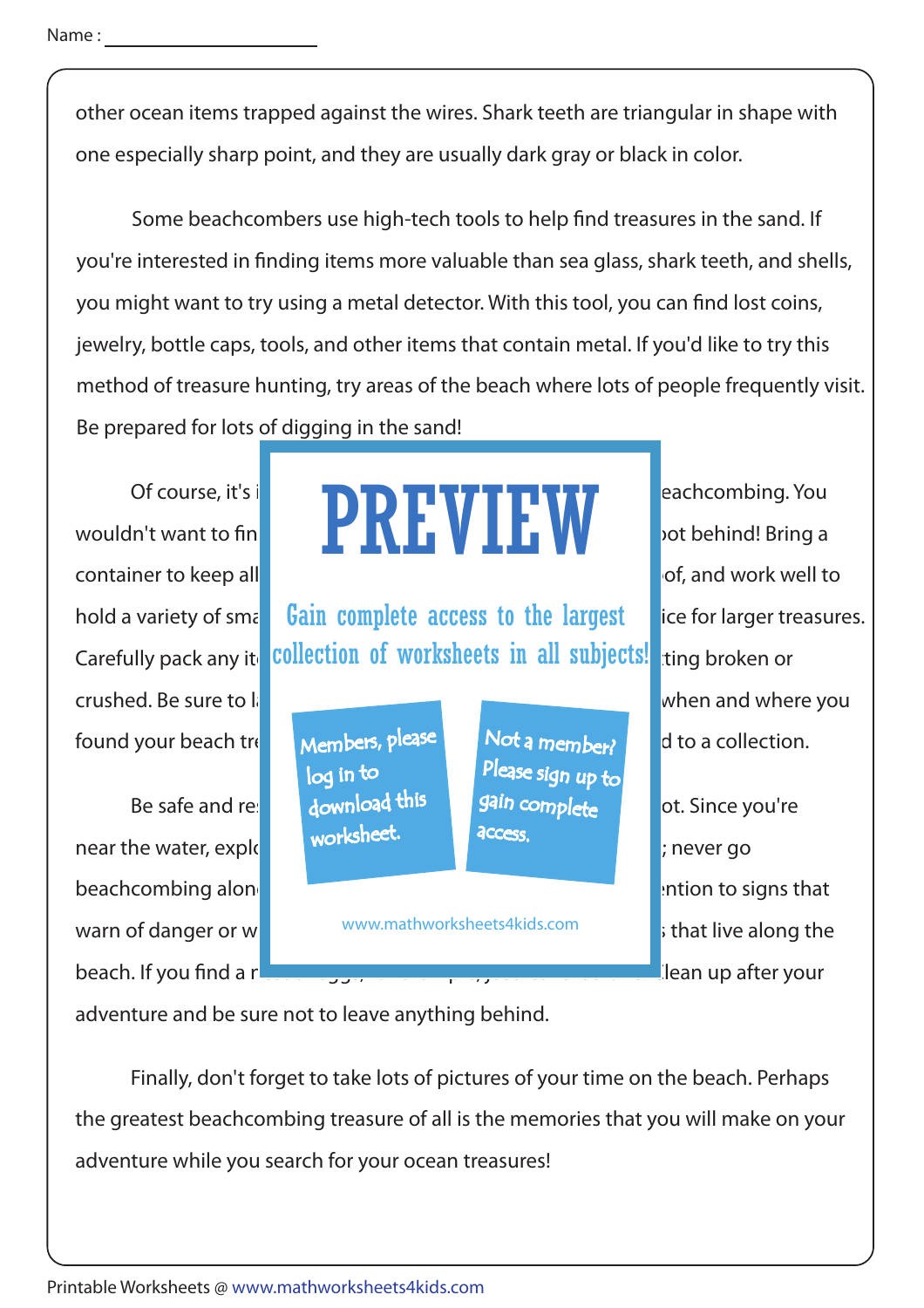